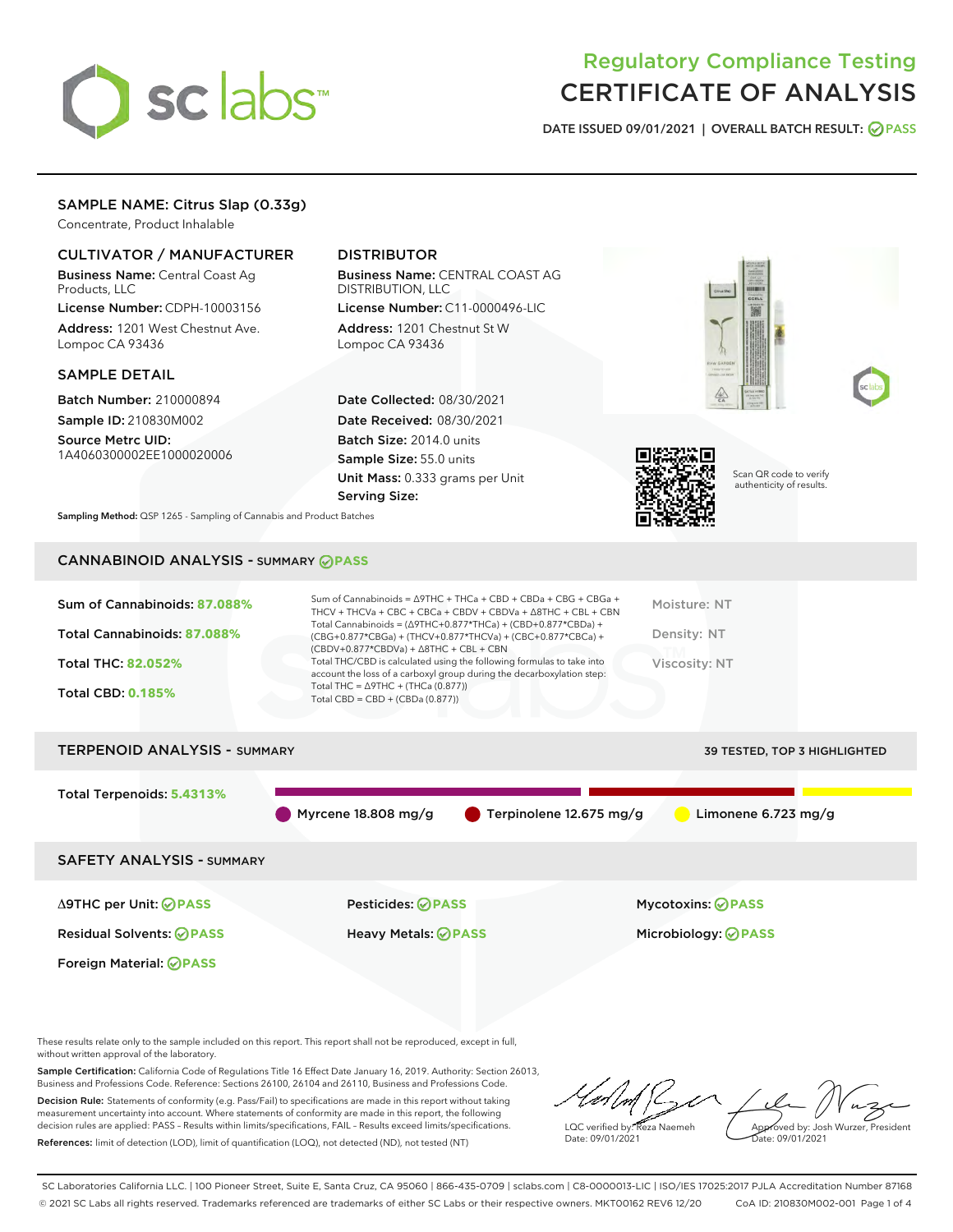



CITRUS SLAP (0.33G) | DATE ISSUED 09/01/2021 | OVERALL BATCH RESULT: @ PASS

#### CANNABINOID TEST RESULTS - 09/01/2021 2 PASS

Tested by high-performance liquid chromatography with diode-array detection (HPLC-DAD). **Method:** QSP 1157 - Analysis of Cannabinoids by HPLC-DAD

#### TOTAL CANNABINOIDS: **87.088%**

Total Cannabinoids (Total THC) + (Total CBD) + (Total CBG) + (Total THCV) + (Total CBC) + (Total CBDV) + ∆8THC + CBL + CBN

TOTAL THC: **82.052%** Total THC (∆9THC+0.877\*THCa)

TOTAL CBD: **0.185%**

Total CBD (CBD+0.877\*CBDa)

TOTAL CBG: 3.811% Total CBG (CBG+0.877\*CBGa)

TOTAL THCV: 0.68% Total THCV (THCV+0.877\*THCVa)

TOTAL CBC: ND Total CBC (CBC+0.877\*CBCa)

TOTAL CBDV: ND Total CBDV (CBDV+0.877\*CBDVa)

| <b>COMPOUND</b>  | LOD/LOQ<br>(mg/g)          | <b>MEASUREMENT</b><br><b>UNCERTAINTY</b><br>(mg/g) | <b>RESULT</b><br>(mg/g) | <b>RESULT</b><br>(%) |
|------------------|----------------------------|----------------------------------------------------|-------------------------|----------------------|
| <b>A9THC</b>     | 0.06 / 0.26                | ±28.226                                            | 820.52                  | 82.052               |
| <b>CBG</b>       | 0.06/0.19                  | ±1.502                                             | 38.11                   | 3.811                |
| <b>THCV</b>      | 0.1/0.2                    | $\pm 0.34$                                         | 6.8                     | 0.68                 |
| $\triangle$ 8THC | 0.1/0.4                    | ±0.16                                              | 2.0                     | 0.20                 |
| <b>CBD</b>       | 0.07/0.29                  | ±0.086                                             | 1.85                    | 0.185                |
| <b>CBN</b>       | 0.1/0.3                    | ±0.10                                              | 1.6                     | 0.16                 |
| <b>THCa</b>      | 0.05/0.14                  | N/A                                                | <b>ND</b>               | <b>ND</b>            |
| <b>THCVa</b>     | 0.07/0.20                  | N/A                                                | <b>ND</b>               | <b>ND</b>            |
| <b>CBDa</b>      | 0.02/0.19                  | N/A                                                | <b>ND</b>               | <b>ND</b>            |
| <b>CBDV</b>      | 0.04/0.15                  | N/A                                                | <b>ND</b>               | <b>ND</b>            |
| <b>CBDVa</b>     | 0.03/0.53                  | N/A                                                | <b>ND</b>               | <b>ND</b>            |
| <b>CBGa</b>      | 0.1 / 0.2                  | N/A                                                | <b>ND</b>               | <b>ND</b>            |
| <b>CBL</b>       | 0.06 / 0.24                | N/A                                                | <b>ND</b>               | <b>ND</b>            |
| <b>CBC</b>       | 0.2 / 0.5                  | N/A                                                | <b>ND</b>               | <b>ND</b>            |
| <b>CBCa</b>      | 0.07/0.28                  | N/A                                                | <b>ND</b>               | <b>ND</b>            |
|                  | <b>SUM OF CANNABINOIDS</b> |                                                    | 870.88 mg/g             | 87.088%              |

#### **UNIT MASS: 0.333 grams per Unit**

| ∆9THC per Unit                        | 1120 per-package limit     | 273.23 mg/unit<br><b>PASS</b> |
|---------------------------------------|----------------------------|-------------------------------|
| <b>Total THC per Unit</b>             |                            | 273.23 mg/unit                |
| <b>CBD per Unit</b>                   |                            | $0.62$ mg/unit                |
| <b>Total CBD per Unit</b>             |                            | $0.62$ mg/unit                |
| Sum of Cannabinoids<br>per Unit       |                            | 290.00 mg/unit                |
| <b>Total Cannabinoids</b><br>per Unit |                            | 290.04 mg/unit                |
| <b>MOISTURE TEST RESULT</b>           | <b>DENSITY TEST RESULT</b> | <b>VISCOSITY TEST RESULT</b>  |

Not Tested

Not Tested

Not Tested

#### TERPENOID TEST RESULTS - 09/01/2021

Terpene analysis utilizing gas chromatography-flame ionization detection (GC-FID). **Method:** QSP 1192 - Analysis of Terpenoids by GC-FID

| <b>COMPOUND</b>         | LOD/LOQ<br>(mg/g) | <b>MEASUREMENT</b><br><b>UNCERTAINTY</b><br>(mg/g) | <b>RESULT</b><br>(mg/g)                         | <b>RESULT</b><br>(%) |
|-------------------------|-------------------|----------------------------------------------------|-------------------------------------------------|----------------------|
| <b>Myrcene</b>          | 0.008 / 0.025     | ±0.2426                                            | 18.808                                          | 1.8808               |
| Terpinolene             | 0.008 / 0.026     | ±0.2598                                            | 12.675                                          | 1.2675               |
| Limonene                | 0.005 / 0.016     | ±0.0961                                            | 6.723                                           | 0.6723               |
| $\alpha$ Pinene         | 0.005 / 0.017     | ±0.0274                                            | 3.191                                           | 0.3191               |
| $\beta$ Caryophyllene   | 0.004 / 0.012     | ±0.1085                                            | 3.047                                           | 0.3047               |
| $\beta$ Pinene          | 0.004 / 0.014     | ±0.0293                                            | 2.551                                           | 0.2551               |
| Linalool                | 0.009 / 0.032     | ±0.0521                                            | 1.372                                           | 0.1372               |
| Terpineol               | 0.016 / 0.055     | ±0.0614                                            | 1.000                                           | 0.1000               |
| $\alpha$ Humulene       | 0.009 / 0.029     | ±0.0249                                            | 0.776                                           | 0.0776               |
| Ocimene                 | 0.011 / 0.038     | ±0.0245                                            | 0.764                                           | 0.0764               |
| Fenchol                 | 0.010 / 0.034     | ±0.0286                                            | 0.739                                           | 0.0739               |
| $\alpha$ Phellandrene   | 0.006 / 0.020     | ±0.0058                                            | 0.426                                           | 0.0426               |
| 3 Carene                | 0.005 / 0.018     | ±0.0056                                            | 0.391                                           | 0.0391               |
| trans-ß-Farnesene       | 0.008 / 0.025     | ±0.0124                                            | 0.350                                           | 0.0350               |
| $\alpha$ Terpinene      | 0.005 / 0.017     | ±0.0047                                            | 0.317                                           | 0.0317               |
| $\gamma$ Terpinene      | 0.006 / 0.018     | ±0.0033                                            | 0.192                                           | 0.0192               |
| Valencene               | 0.009 / 0.030     | ±0.0122                                            | 0.177                                           | 0.0177               |
| <b>Borneol</b>          | 0.005 / 0.016     | ±0.0062                                            | 0.148                                           | 0.0148               |
| Camphene                | 0.005 / 0.015     | ±0.0015                                            | 0.134                                           | 0.0134               |
| Citronellol             | 0.003 / 0.010     | ±0.0051                                            | 0.104                                           | 0.0104               |
| $\alpha$ Bisabolol      | 0.008 / 0.026     | ±0.0052                                            | 0.097                                           | 0.0097               |
| Caryophyllene<br>Oxide  | 0.010 / 0.033     | ±0.0031                                            | 0.068                                           | 0.0068               |
| Guaiol                  | 0.009 / 0.030     | ±0.0028                                            | 0.059                                           | 0.0059               |
| p-Cymene                | 0.005 / 0.016     | ±0.0016                                            | 0.058                                           | 0.0058               |
| Sabinene                | 0.004 / 0.014     | ±0.0006                                            | 0.054                                           | 0.0054               |
| Fenchone                | 0.009 / 0.028     | ±0.0012                                            | 0.041                                           | 0.0041               |
| Sabinene Hydrate        | 0.006 / 0.022     | ±0.0012                                            | 0.031                                           | 0.0031               |
| Geraniol                | 0.002 / 0.007     | ±0.0009                                            | 0.020                                           | 0.0020               |
| Nerol                   | 0.003 / 0.011     | N/A                                                | <loq< th=""><th><loq< th=""></loq<></th></loq<> | <loq< th=""></loq<>  |
| <b>Geranyl Acetate</b>  | 0.004 / 0.014     | N/A                                                | <loq< th=""><th><loq< th=""></loq<></th></loq<> | <loq< th=""></loq<>  |
| Eucalyptol              | 0.006 / 0.018     | N/A                                                | ND                                              | <b>ND</b>            |
| (-)-Isopulegol          | 0.005 / 0.016     | N/A                                                | ND                                              | ND                   |
| Camphor                 | 0.006 / 0.019     | N/A                                                | ND                                              | <b>ND</b>            |
| Isoborneol              | 0.004 / 0.012     | N/A                                                | <b>ND</b>                                       | <b>ND</b>            |
| Menthol                 | 0.008 / 0.025     | N/A                                                | ND                                              | ND                   |
| R-(+)-Pulegone          | 0.003 / 0.011     | N/A                                                | ND                                              | ND                   |
| $\alpha$ Cedrene        | 0.005 / 0.016     | N/A                                                | <b>ND</b>                                       | <b>ND</b>            |
| Nerolidol               | 0.009 / 0.028     | N/A                                                | ND                                              | ND                   |
| Cedrol                  | 0.008 / 0.027     | N/A                                                | <b>ND</b>                                       | <b>ND</b>            |
| <b>TOTAL TERPENOIDS</b> |                   |                                                    | 54.313 mg/g                                     | 5.4313%              |

SC Laboratories California LLC. | 100 Pioneer Street, Suite E, Santa Cruz, CA 95060 | 866-435-0709 | sclabs.com | C8-0000013-LIC | ISO/IES 17025:2017 PJLA Accreditation Number 87168 © 2021 SC Labs all rights reserved. Trademarks referenced are trademarks of either SC Labs or their respective owners. MKT00162 REV6 12/20 CoA ID: 210830M002-001 Page 2 of 4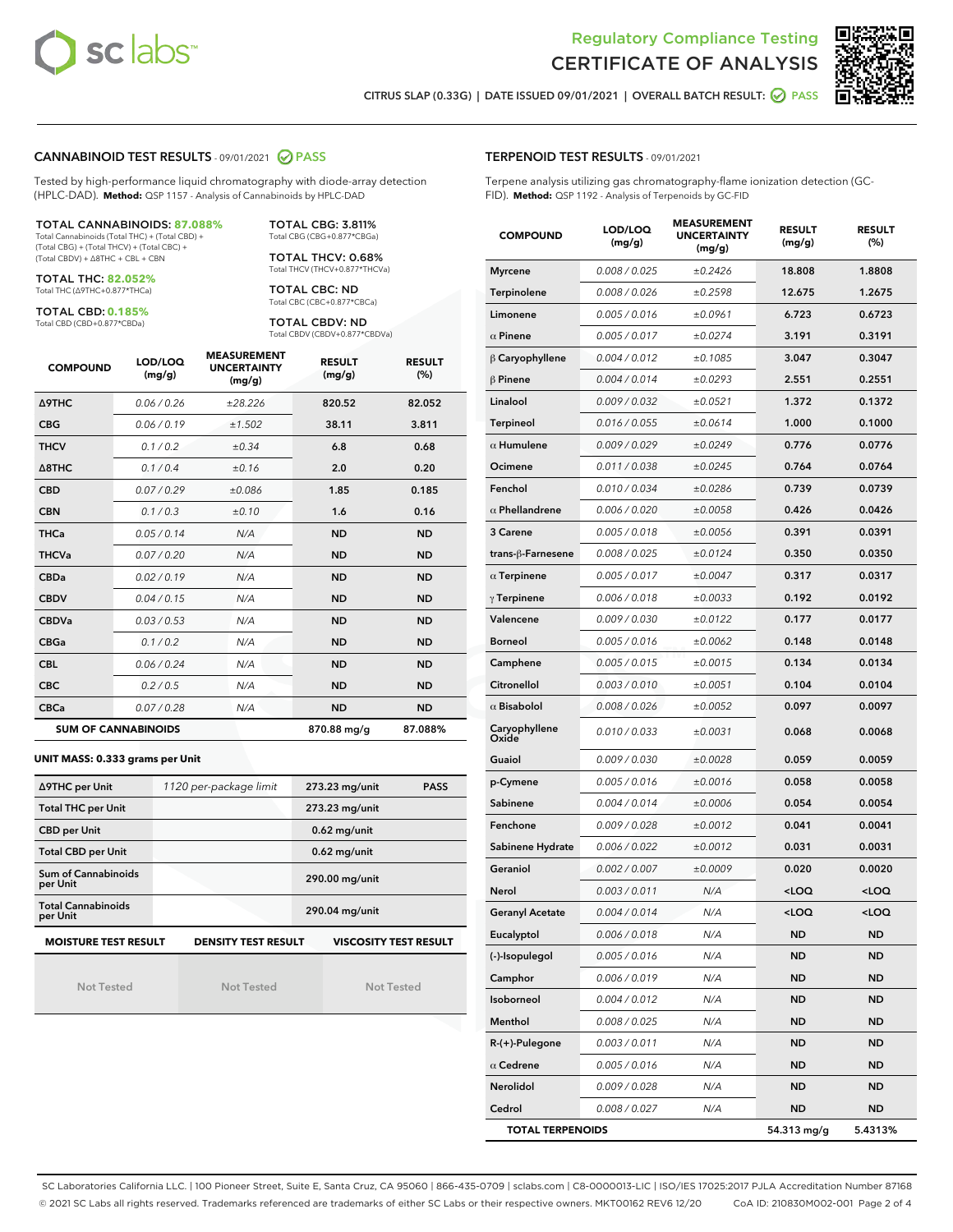



CITRUS SLAP (0.33G) | DATE ISSUED 09/01/2021 | OVERALL BATCH RESULT:  $\bigcirc$  PASS

## CATEGORY 1 PESTICIDE TEST RESULTS - 09/01/2021 2 PASS

Pesticide and plant growth regulator analysis utilizing high-performance liquid chromatography-mass spectrometry (HPLC-MS) or gas chromatography-mass spectrometry (GC-MS). \*GC-MS utilized where indicated. **Method:** QSP 1212 - Analysis of Pesticides and Mycotoxins by LC-MS or QSP 1213 - Analysis of Pesticides by GC-MS

| Aldicarb<br>0.03 / 0.08<br>$\ge$ LOD<br>N/A<br><b>ND</b><br><b>PASS</b><br>Carbofuran<br>0.02 / 0.05<br><b>ND</b><br><b>PASS</b><br>$\ge$ LOD<br>N/A<br>Chlordane*<br>0.03 / 0.08<br>$\ge$ LOD<br>N/A<br><b>ND</b><br><b>PASS</b><br>Chlorfenapyr*<br>0.03/0.10<br>N/A<br><b>ND</b><br><b>PASS</b><br>$\ge$ LOD<br>N/A<br><b>ND</b><br><b>PASS</b><br>Chlorpyrifos<br>0.02 / 0.06<br>$\ge$ LOD<br>0.02 / 0.07<br>Coumaphos<br>$>$ LOD<br>N/A<br><b>ND</b><br><b>PASS</b><br>Daminozide<br>0.02/0.07<br>N/A<br><b>ND</b><br>$>$ LOD<br><b>PASS</b><br><b>DDVP</b><br>0.03/0.09<br>$\ge$ LOD<br>N/A<br><b>ND</b><br><b>PASS</b><br>(Dichlorvos)<br>Dimethoate<br>0.03 / 0.08<br>$\ge$ LOD<br>N/A<br><b>ND</b><br><b>PASS</b><br>0.03/0.10<br><b>ND</b><br><b>PASS</b><br>$\ge$ LOD<br>N/A<br>Ethoprop(hos)<br>0.02 / 0.06<br>$\ge$ LOD<br>N/A<br><b>ND</b><br><b>PASS</b><br>Etofenprox<br>0.03 / 0.08<br>$\ge$ LOD<br>N/A<br><b>ND</b><br><b>PASS</b><br>Fenoxycarb<br>0.03 / 0.08<br>Fipronil<br>$\ge$ LOD<br>N/A<br><b>ND</b><br><b>PASS</b><br>Imazalil<br>0.02 / 0.06<br>$\ge$ LOD<br>N/A<br><b>ND</b><br><b>PASS</b><br>Methiocarb<br>0.02 / 0.07<br>N/A<br><b>ND</b><br>$>$ LOD<br><b>PASS</b><br>Methyl<br>N/A<br><b>ND</b><br>0.03/0.10<br>$\ge$ LOD<br><b>PASS</b><br>parathion<br>0.03/0.09<br>N/A<br><b>ND</b><br><b>PASS</b><br><b>Mevinphos</b><br>$\ge$ LOD<br>Paclobutrazol<br>0.02 / 0.05<br><b>ND</b><br><b>PASS</b><br>$\ge$ LOD<br>N/A<br>0.03/0.09<br>$\ge$ LOD<br>N/A<br><b>ND</b><br><b>PASS</b><br>Propoxur<br>0.03 / 0.08<br>$\ge$ LOD<br>N/A<br><b>ND</b><br><b>PASS</b><br>Spiroxamine<br>0.03/0.10<br>Thiacloprid<br>$\ge$ LOD<br>N/A<br><b>ND</b><br><b>PASS</b> | <b>COMPOUND</b> | LOD/LOQ<br>$(\mu g/g)$ | <b>ACTION</b><br><b>LIMIT</b><br>$(\mu g/g)$ | <b>MEASUREMENT</b><br><b>UNCERTAINTY</b><br>$(\mu g/g)$ | <b>RESULT</b><br>$(\mu g/g)$ | <b>RESULT</b> |
|---------------------------------------------------------------------------------------------------------------------------------------------------------------------------------------------------------------------------------------------------------------------------------------------------------------------------------------------------------------------------------------------------------------------------------------------------------------------------------------------------------------------------------------------------------------------------------------------------------------------------------------------------------------------------------------------------------------------------------------------------------------------------------------------------------------------------------------------------------------------------------------------------------------------------------------------------------------------------------------------------------------------------------------------------------------------------------------------------------------------------------------------------------------------------------------------------------------------------------------------------------------------------------------------------------------------------------------------------------------------------------------------------------------------------------------------------------------------------------------------------------------------------------------------------------------------------------------------------------------------------------------------------------------------------------------------|-----------------|------------------------|----------------------------------------------|---------------------------------------------------------|------------------------------|---------------|
|                                                                                                                                                                                                                                                                                                                                                                                                                                                                                                                                                                                                                                                                                                                                                                                                                                                                                                                                                                                                                                                                                                                                                                                                                                                                                                                                                                                                                                                                                                                                                                                                                                                                                             |                 |                        |                                              |                                                         |                              |               |
|                                                                                                                                                                                                                                                                                                                                                                                                                                                                                                                                                                                                                                                                                                                                                                                                                                                                                                                                                                                                                                                                                                                                                                                                                                                                                                                                                                                                                                                                                                                                                                                                                                                                                             |                 |                        |                                              |                                                         |                              |               |
|                                                                                                                                                                                                                                                                                                                                                                                                                                                                                                                                                                                                                                                                                                                                                                                                                                                                                                                                                                                                                                                                                                                                                                                                                                                                                                                                                                                                                                                                                                                                                                                                                                                                                             |                 |                        |                                              |                                                         |                              |               |
|                                                                                                                                                                                                                                                                                                                                                                                                                                                                                                                                                                                                                                                                                                                                                                                                                                                                                                                                                                                                                                                                                                                                                                                                                                                                                                                                                                                                                                                                                                                                                                                                                                                                                             |                 |                        |                                              |                                                         |                              |               |
|                                                                                                                                                                                                                                                                                                                                                                                                                                                                                                                                                                                                                                                                                                                                                                                                                                                                                                                                                                                                                                                                                                                                                                                                                                                                                                                                                                                                                                                                                                                                                                                                                                                                                             |                 |                        |                                              |                                                         |                              |               |
|                                                                                                                                                                                                                                                                                                                                                                                                                                                                                                                                                                                                                                                                                                                                                                                                                                                                                                                                                                                                                                                                                                                                                                                                                                                                                                                                                                                                                                                                                                                                                                                                                                                                                             |                 |                        |                                              |                                                         |                              |               |
|                                                                                                                                                                                                                                                                                                                                                                                                                                                                                                                                                                                                                                                                                                                                                                                                                                                                                                                                                                                                                                                                                                                                                                                                                                                                                                                                                                                                                                                                                                                                                                                                                                                                                             |                 |                        |                                              |                                                         |                              |               |
|                                                                                                                                                                                                                                                                                                                                                                                                                                                                                                                                                                                                                                                                                                                                                                                                                                                                                                                                                                                                                                                                                                                                                                                                                                                                                                                                                                                                                                                                                                                                                                                                                                                                                             |                 |                        |                                              |                                                         |                              |               |
|                                                                                                                                                                                                                                                                                                                                                                                                                                                                                                                                                                                                                                                                                                                                                                                                                                                                                                                                                                                                                                                                                                                                                                                                                                                                                                                                                                                                                                                                                                                                                                                                                                                                                             |                 |                        |                                              |                                                         |                              |               |
|                                                                                                                                                                                                                                                                                                                                                                                                                                                                                                                                                                                                                                                                                                                                                                                                                                                                                                                                                                                                                                                                                                                                                                                                                                                                                                                                                                                                                                                                                                                                                                                                                                                                                             |                 |                        |                                              |                                                         |                              |               |
|                                                                                                                                                                                                                                                                                                                                                                                                                                                                                                                                                                                                                                                                                                                                                                                                                                                                                                                                                                                                                                                                                                                                                                                                                                                                                                                                                                                                                                                                                                                                                                                                                                                                                             |                 |                        |                                              |                                                         |                              |               |
|                                                                                                                                                                                                                                                                                                                                                                                                                                                                                                                                                                                                                                                                                                                                                                                                                                                                                                                                                                                                                                                                                                                                                                                                                                                                                                                                                                                                                                                                                                                                                                                                                                                                                             |                 |                        |                                              |                                                         |                              |               |
|                                                                                                                                                                                                                                                                                                                                                                                                                                                                                                                                                                                                                                                                                                                                                                                                                                                                                                                                                                                                                                                                                                                                                                                                                                                                                                                                                                                                                                                                                                                                                                                                                                                                                             |                 |                        |                                              |                                                         |                              |               |
|                                                                                                                                                                                                                                                                                                                                                                                                                                                                                                                                                                                                                                                                                                                                                                                                                                                                                                                                                                                                                                                                                                                                                                                                                                                                                                                                                                                                                                                                                                                                                                                                                                                                                             |                 |                        |                                              |                                                         |                              |               |
|                                                                                                                                                                                                                                                                                                                                                                                                                                                                                                                                                                                                                                                                                                                                                                                                                                                                                                                                                                                                                                                                                                                                                                                                                                                                                                                                                                                                                                                                                                                                                                                                                                                                                             |                 |                        |                                              |                                                         |                              |               |
|                                                                                                                                                                                                                                                                                                                                                                                                                                                                                                                                                                                                                                                                                                                                                                                                                                                                                                                                                                                                                                                                                                                                                                                                                                                                                                                                                                                                                                                                                                                                                                                                                                                                                             |                 |                        |                                              |                                                         |                              |               |
|                                                                                                                                                                                                                                                                                                                                                                                                                                                                                                                                                                                                                                                                                                                                                                                                                                                                                                                                                                                                                                                                                                                                                                                                                                                                                                                                                                                                                                                                                                                                                                                                                                                                                             |                 |                        |                                              |                                                         |                              |               |
|                                                                                                                                                                                                                                                                                                                                                                                                                                                                                                                                                                                                                                                                                                                                                                                                                                                                                                                                                                                                                                                                                                                                                                                                                                                                                                                                                                                                                                                                                                                                                                                                                                                                                             |                 |                        |                                              |                                                         |                              |               |
|                                                                                                                                                                                                                                                                                                                                                                                                                                                                                                                                                                                                                                                                                                                                                                                                                                                                                                                                                                                                                                                                                                                                                                                                                                                                                                                                                                                                                                                                                                                                                                                                                                                                                             |                 |                        |                                              |                                                         |                              |               |
|                                                                                                                                                                                                                                                                                                                                                                                                                                                                                                                                                                                                                                                                                                                                                                                                                                                                                                                                                                                                                                                                                                                                                                                                                                                                                                                                                                                                                                                                                                                                                                                                                                                                                             |                 |                        |                                              |                                                         |                              |               |
|                                                                                                                                                                                                                                                                                                                                                                                                                                                                                                                                                                                                                                                                                                                                                                                                                                                                                                                                                                                                                                                                                                                                                                                                                                                                                                                                                                                                                                                                                                                                                                                                                                                                                             |                 |                        |                                              |                                                         |                              |               |

## CATEGORY 2 PESTICIDE TEST RESULTS - 09/01/2021 @ PASS

| <b>COMPOUND</b>          | LOD/LOQ<br>$(\mu g/g)$ | <b>ACTION</b><br>LIMIT<br>$(\mu g/g)$ | <b>MEASUREMENT</b><br><b>UNCERTAINTY</b><br>$(\mu g/g)$ | <b>RESULT</b><br>$(\mu g/g)$ | <b>RESULT</b> |
|--------------------------|------------------------|---------------------------------------|---------------------------------------------------------|------------------------------|---------------|
| Abamectin                | 0.03/0.10              | 0.1                                   | N/A                                                     | <b>ND</b>                    | <b>PASS</b>   |
| Acephate                 | 0.02/0.07              | 0.1                                   | N/A                                                     | <b>ND</b>                    | <b>PASS</b>   |
| Acequinocyl              | 0.02/0.07              | 0.1                                   | N/A                                                     | <b>ND</b>                    | <b>PASS</b>   |
| Acetamiprid              | 0.02/0.05              | 0.1                                   | N/A                                                     | <b>ND</b>                    | <b>PASS</b>   |
| Azoxystrobin             | 0.02/0.07              | 0.1                                   | N/A                                                     | <b>ND</b>                    | <b>PASS</b>   |
| <b>Bifenazate</b>        | 0.01/0.04              | 0.1                                   | N/A                                                     | <b>ND</b>                    | <b>PASS</b>   |
| <b>Bifenthrin</b>        | 0.02/0.05              | 3                                     | N/A                                                     | <b>ND</b>                    | <b>PASS</b>   |
| <b>Boscalid</b>          | 0.03/0.09              | 0.1                                   | N/A                                                     | <b>ND</b>                    | <b>PASS</b>   |
| Captan                   | 0.19/0.57              | 0.7                                   | N/A                                                     | <b>ND</b>                    | <b>PASS</b>   |
| Carbaryl                 | 0.02/0.06              | 0.5                                   | N/A                                                     | <b>ND</b>                    | <b>PASS</b>   |
| Chlorantranilip-<br>role | 0.04/0.12              | 10                                    | N/A                                                     | <b>ND</b>                    | <b>PASS</b>   |
| Clofentezine             | 0.03/0.09              | 0.1                                   | N/A                                                     | <b>ND</b>                    | <b>PASS</b>   |

#### CATEGORY 2 PESTICIDE TEST RESULTS - 09/01/2021 continued

| <b>COMPOUND</b>               | LOD/LOQ<br>(µg/g) | <b>ACTION</b><br><b>LIMIT</b><br>$(\mu g/g)$ | <b>MEASUREMENT</b><br><b>UNCERTAINTY</b><br>$(\mu g/g)$ | <b>RESULT</b><br>(µg/g) | <b>RESULT</b> |
|-------------------------------|-------------------|----------------------------------------------|---------------------------------------------------------|-------------------------|---------------|
| Cyfluthrin                    | 0.12 / 0.38       | $\overline{c}$                               | N/A                                                     | ND                      | <b>PASS</b>   |
| Cypermethrin                  | 0.11 / 0.32       | $\mathcal{I}$                                | N/A                                                     | ND                      | <b>PASS</b>   |
| <b>Diazinon</b>               | 0.02 / 0.05       | 0.1                                          | N/A                                                     | <b>ND</b>               | <b>PASS</b>   |
| Dimethomorph                  | 0.03 / 0.09       | 2                                            | N/A                                                     | ND                      | <b>PASS</b>   |
| Etoxazole                     | 0.02 / 0.06       | 0.1                                          | N/A                                                     | ND                      | <b>PASS</b>   |
| Fenhexamid                    | 0.03 / 0.09       | 0.1                                          | N/A                                                     | ND                      | <b>PASS</b>   |
| Fenpyroximate                 | 0.02 / 0.06       | 0.1                                          | N/A                                                     | <b>ND</b>               | <b>PASS</b>   |
| Flonicamid                    | 0.03 / 0.10       | 0.1                                          | N/A                                                     | ND                      | <b>PASS</b>   |
| Fludioxonil                   | 0.03 / 0.10       | 0.1                                          | N/A                                                     | ND                      | <b>PASS</b>   |
| Hexythiazox                   | 0.02 / 0.07       | 0.1                                          | N/A                                                     | ND                      | <b>PASS</b>   |
| Imidacloprid                  | 0.04 / 0.11       | 5                                            | N/A                                                     | ND                      | <b>PASS</b>   |
| Kresoxim-methyl               | 0.02 / 0.07       | 0.1                                          | N/A                                                     | ND                      | <b>PASS</b>   |
| Malathion                     | 0.03 / 0.09       | 0.5                                          | N/A                                                     | ND                      | <b>PASS</b>   |
| Metalaxyl                     | 0.02 / 0.07       | $\overline{c}$                               | N/A                                                     | ND                      | <b>PASS</b>   |
| Methomyl                      | 0.03 / 0.10       | $\mathbf{1}$                                 | N/A                                                     | ND                      | <b>PASS</b>   |
| Myclobutanil                  | 0.03 / 0.09       | 0.1                                          | N/A                                                     | <b>ND</b>               | <b>PASS</b>   |
| Naled                         | 0.02 / 0.07       | 0.1                                          | N/A                                                     | ND                      | <b>PASS</b>   |
| Oxamyl                        | 0.04 / 0.11       | 0.5                                          | N/A                                                     | ND                      | PASS          |
| Pentachloronitro-<br>benzene* | 0.03 / 0.09       | 0.1                                          | N/A                                                     | ND                      | <b>PASS</b>   |
| Permethrin                    | 0.04 / 0.12       | 0.5                                          | N/A                                                     | ND                      | <b>PASS</b>   |
| Phosmet                       | 0.03 / 0.10       | 0.1                                          | N/A                                                     | ND                      | <b>PASS</b>   |
| Piperonylbu-<br>toxide        | 0.02 / 0.07       | 3                                            | N/A                                                     | <b>ND</b>               | <b>PASS</b>   |
| Prallethrin                   | 0.03 / 0.08       | 0.1                                          | N/A                                                     | ND                      | <b>PASS</b>   |
| Propiconazole                 | 0.02 / 0.07       | 0.1                                          | N/A                                                     | <b>ND</b>               | <b>PASS</b>   |
| Pyrethrins                    | 0.04 / 0.12       | 0.5                                          | N/A                                                     | ND                      | <b>PASS</b>   |
| Pyridaben                     | 0.02 / 0.07       | 0.1                                          | N/A                                                     | <b>ND</b>               | <b>PASS</b>   |
| Spinetoram                    | 0.02 / 0.07       | 0.1                                          | N/A                                                     | ND                      | <b>PASS</b>   |
| Spinosad                      | 0.02 / 0.07       | 0.1                                          | N/A                                                     | ND                      | <b>PASS</b>   |
| Spiromesifen                  | 0.02 / 0.05       | 0.1                                          | N/A                                                     | <b>ND</b>               | <b>PASS</b>   |
| Spirotetramat                 | 0.02 / 0.06       | 0.1                                          | N/A                                                     | ND                      | <b>PASS</b>   |
| Tebuconazole                  | 0.02 / 0.07       | 0.1                                          | N/A                                                     | ND                      | <b>PASS</b>   |
| Thiamethoxam                  | 0.03 / 0.10       | 5                                            | N/A                                                     | <b>ND</b>               | <b>PASS</b>   |
| Trifloxystrobin               | 0.03 / 0.08       | 0.1                                          | N/A                                                     | <b>ND</b>               | <b>PASS</b>   |

SC Laboratories California LLC. | 100 Pioneer Street, Suite E, Santa Cruz, CA 95060 | 866-435-0709 | sclabs.com | C8-0000013-LIC | ISO/IES 17025:2017 PJLA Accreditation Number 87168 © 2021 SC Labs all rights reserved. Trademarks referenced are trademarks of either SC Labs or their respective owners. MKT00162 REV6 12/20 CoA ID: 210830M002-001 Page 3 of 4